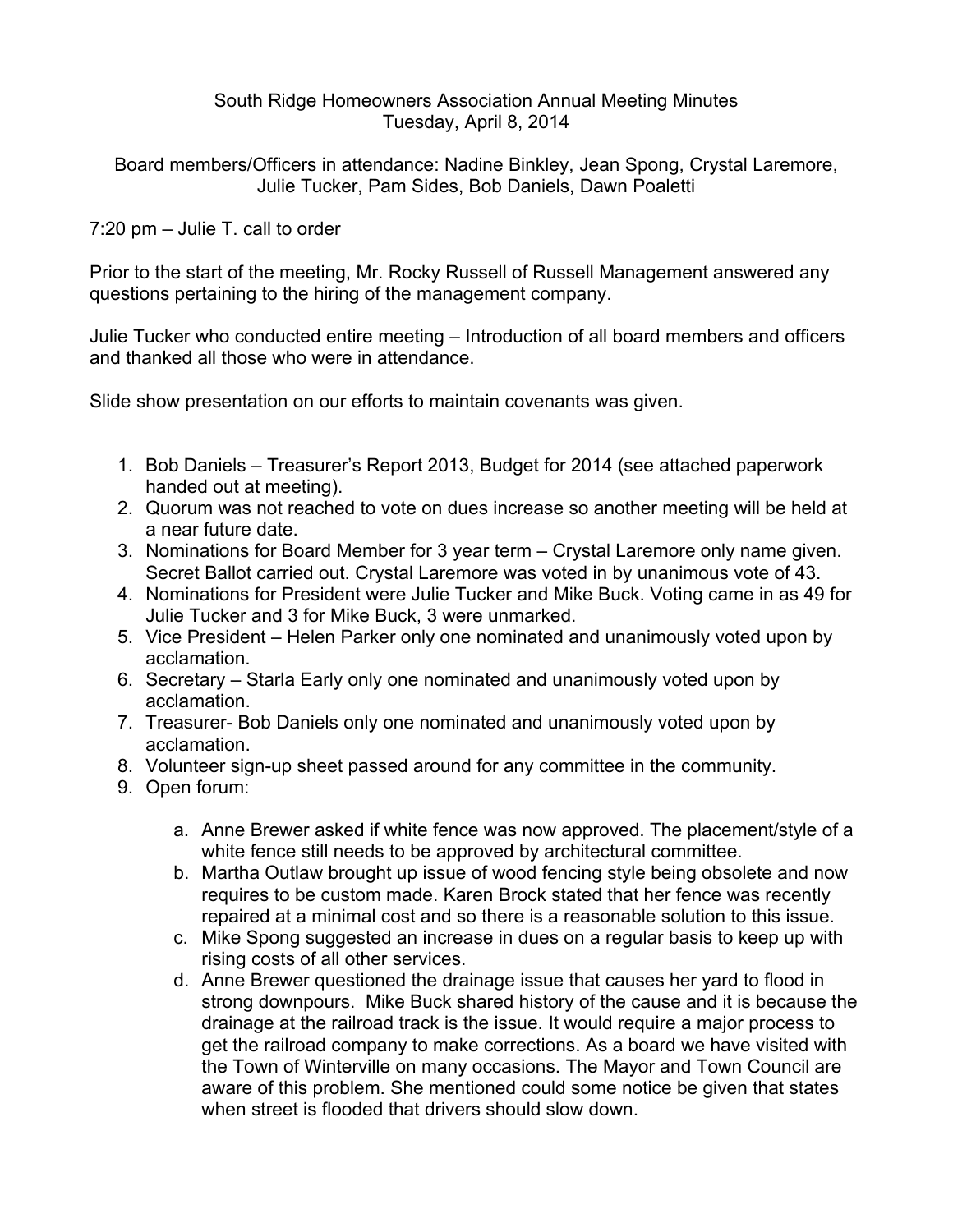- e. Shammara Johnson asked about changing of covenants. We cannot revise the covenants until 2017 but changes to rules.
- f. Martha Outlaw would like to have the HOA dues increased by merit instead of regularly. **She also requested the Board file a class action suit against the railroad company**.
- g. Mike Buck wanted to make sure that revenue was matched to expenses for the current year and did not include future revenues. Rocky Russell confirmed that this is how it will be done.
- h. Ainee Fladenmuller commented about drainage and a suit would require action against the Town of Winterville and prove responsibility. She also brought up that she would like to see more being done if the dues are being increased over 100% just to cover keeping the books and sending out letters.
- i. Mike Buck mentioned about drainage that the railroad was there first and it will be Winterville's responsibility. Railroad requires insurance to repair the culvert and therefore the Town is not pushing the issue because of all that is required. There is another solution that would not involve the railroad. Julie Tucker mentioned that this will be a board priority this year.
- j. Crystal Laremore stated that having a management company would prevent other homeowners from taking retribution for violation letters being sent.
- k. Martha Outlaw motioned to close discussion on railroad and requested Board to pursue action to fix the issue.
- l. Julie Tucker commented that Mr. Russell's company will relief the Board and Covenant Committee from so many hours of personal time consumed each month.
- m. Mike Blanck asked that if raising of dues is not passed and Russell Management is not hired for 2015 could we reinstate the welcome baskets and Christmas party? We cannot determine until we know for sure.
- n. Martha Outlaw agrees that a professional management company is needed, but were there open bids requested. There were no bids, however, there were several proposals received and requests bids be taken for 2015. Shared her disagreement with how covenants have been enforced last year. There are no standards on what can be done. She recommends a list being published stating standards instead of opinion on how things should look. Julie Tucker commented that the Board was trying not to be specific. This is why we had a Covenant Committee of three. The Board has the legal right to interpret the covenants. Mike Buck mentioned that most changes were required to be approved by the architectural committee. Rocky Russell stated that there will be a specific listing in order for his company to enforce. Some items, such as mold on home, will be a judgment call. Julie Tucker commented that no homeowner has an idea of who has been sent a letter and therefore should only be concerned about their personal property. If any homeowner is concerned about violations of another property, the Board welcomes your bringing to their attention.

Meeting adjourned 9:20 pm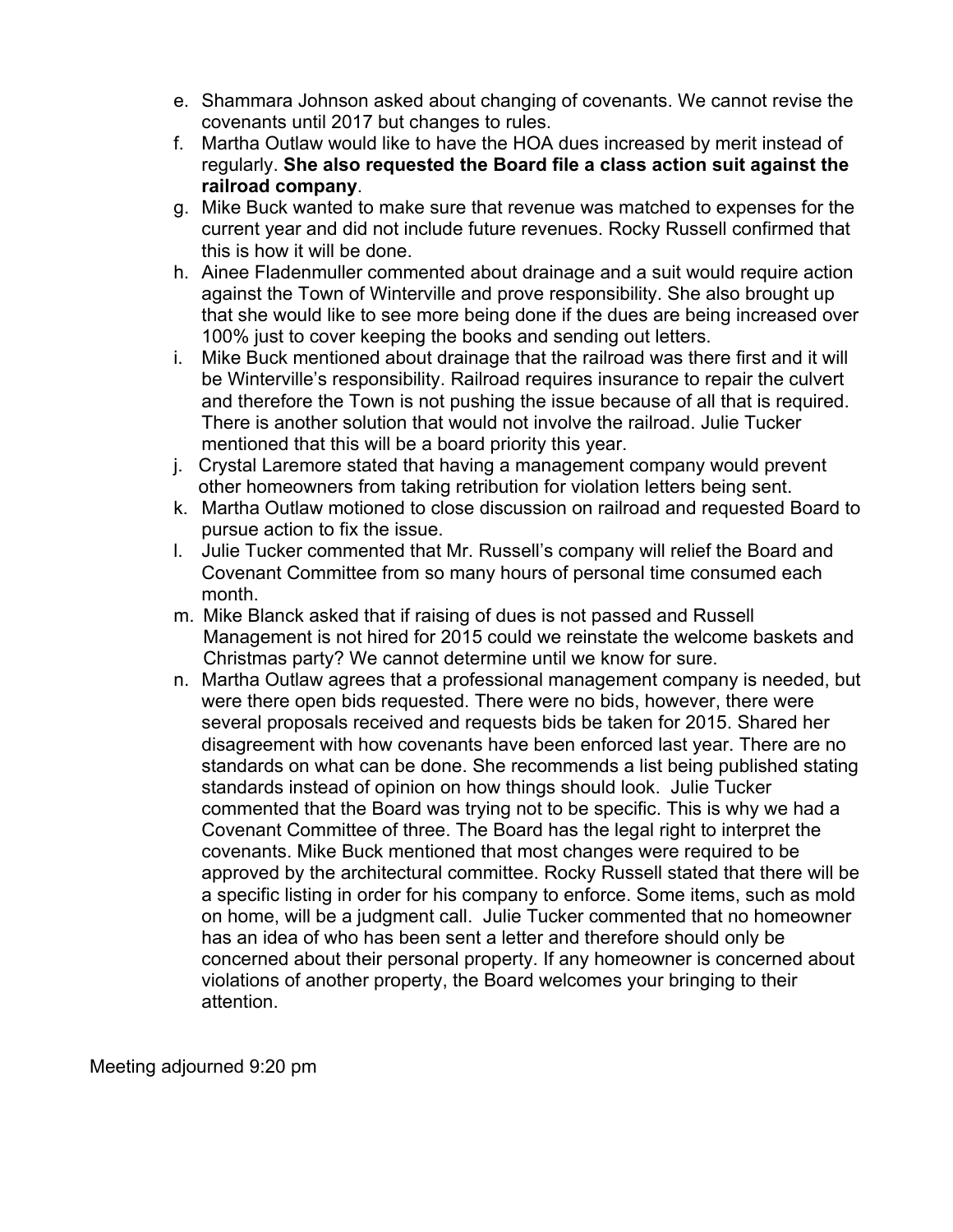#### **South Ridge Homeowners Association Special Meeting Minutes**  VOTING for/against Rocky Russell Property Management for 2015 **Tuesday, June 3, 2014 @ 7:00 pm @ Moose Lodge**

SR Board Members In Attendance: Julie Tucker, Bob Daniels, Starla Early, Crystal Laremore, Jean Spong, Helen Parker \*\*\*RPM representative Michelle Johnson

\*\*\*24 homeowners (1 came in after ballots were taken, Lyn Jacobson); 23 voters (some voters having more than one property; therefore receiving one ballot per property and/or per proxy)

\*\*\*22 proxies were collected but only 18 proxies could be used due to the following: 1-Kay Hines had given a proxy twice, 2 and 3-Frederic Fladenmuller and Cheryl Adams attended and voted (proxies for them were omitted), 4-Beverly (Ann) Mason had given her proxy to Chris Ellis, but he did not attend the meeting

### **6:57 pm Julie Tucker – call to order**

J. Tucker – Reintroduced board members and stated the purpose of this meeting (to vote on retaining or not retaining Russell Property Mgt. (RPM) for 2015

Annual Meeting - 1st Mtg on 4/8/14 - Quorum WAS NOT met. We needed 58 (60% of 96 units), with 2/3rds voting (39 votes needed). Since quorum wasn't met (we had 56 homeowners/proxies), a 2<sup>nd</sup> mtg needed to be held.

 $2<sup>nd</sup>$  Mtg on 6/3/14 – Quorum WAS met. We had 53 total homeowners/proxies. SRHOA needed 29 homeowners present (1/2 of the 1<sup>st</sup> quorum), with 2/3rds voting (20 votes needed). Since the number of homeowners/proxies was 53, 2/3rds of this was needed in order to retain Rocky Russell Property Management (RPM) for 2015. This means 36 votes were needed  $(53 \text{ X} \cdot 6666 = 35.3298)$ .

[J. Tucker – Explains that an "X" or "check" is needed by RPM to count as a vote for RPM, or individuals may vote "NO" by writing "NO" or checking the empty box beside the blank.]

When the secretary, Starla Early, initially gave quorum (45 present, need 31 votes) J. Tucker corrected Starla by stating that 45 X .6666 = 29.997; therefore, SRHOA would need 30 votes to retain RPM for 2015. Karen Brock collected the ballots. Mike Blanck asked about having an open discussion. J. Tucker reminded him of the purpose of the meeting and explained that although there may not be 45 "warm bodies" present, homeowners have been given proxies so they can vote for other HOs. J. Tucker also reminded attendees that only 29 homeowners/proxies were needed and we met quorum. Linda Ross asked to see proxies and how HOs voted. Several board members clarified that individual votes cannot be seen. Karen Brock and Pam Sides counted the 54 total votes (39 "YES" and 15 "NO").

[Jean Spong spoke briefly about the community yard sale on June  $7<sup>th</sup>$  @ 7:00 am. It will be advertised in the newspaper on Friday and Saturday. J. Tucker introduced Michelle Johnson, representative of RPM.]

Upon recount, Starla Early notified the attendees that she had not included the 10 votes for the ABC Family. Therefore, the initial quorum of 45 was incorrect. Starla stated that the quorum should have been 57 (37.9962 votes needed), **but in fact quorum was 53 once proxies and HOs sign-in sheet were rechecked (35.3298 votes needed)**. S. Early found that Kay Hines was listed twice for receiving a ballot (i.e., Julie Tucker *and* Linda Barnes had a ballot for Kay Hines.). Although 54 ballots were collected, only 53 were counted. After retracting Julie Tucker's vote for Kay Hines, quorum was 53. Instead of the original 39 HOs voting "YES", **38 homeowners voted "YES" and 15 voted "NO" to retain RPM for 2015**. Since 36 votes were needed, the 38 votes "YES" means SRHOA will retain RPM for 2015.

**7:16 pm – J. Tucker announced that the vote carries, RPM would be retained for the fiscal year 2015, and she thanked everyone for coming out to vote. 7:36 pm – SRHOA board members verified number of ballots, proxies, HOs signing in, etc. and adjourned.**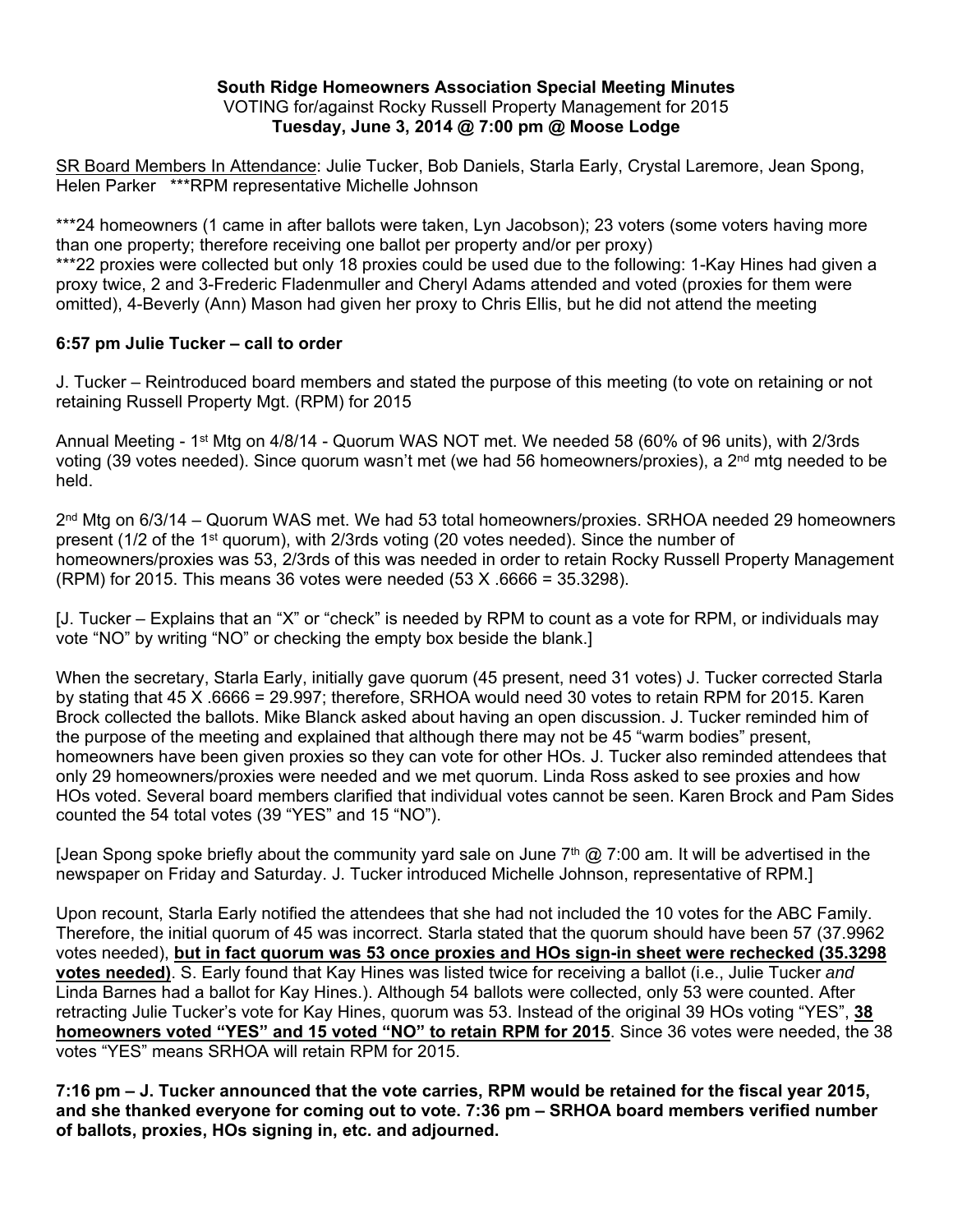## **Tuesday, April 21, 2015 @ 7:00 pm @ Moose Lodge**

IN ATTENDANCE: Julie Tucker (president), Helen Parker (vice president), Bob Daniels (treasurer), Starla Early (secretary), Nadine Binkley (board member), Crystal Laremore (board member), Rocky Russell and Chelsey Bennett (RPM)

CALL TO ORDER: Julie Tucker, 7:00 pm

- 1. *Welcoming and Introduction of Current Board Members/Officers* J. Tucker (president); each person gave brief information about him/herself
- 2. *Quorum* 26 ballots, 1 proxy; quorum was met.
- 3. *Approve Minutes*
	- a. Karen Brock motioned to approve the April 8, 2014 Annual Mtg minutes, Dawn Poaletti seconded, no discussion, ALL in favor.
	- b. John Early motioned to approve the June 3, 2014 Special Mtg minutes, Brad Snowney seconded, no discussion, ALL in favor.
- 4. *Nominations & Elections* –

Dawn Poaletti inquired about why the ballot had a line for the voter's signature since it was supposed to be a "secret" ballot. Julie Tucker let voters know that HOs/voters did not have to disclose their name unless s/he wanted.

a. Directors - Nadine Binkley briefly spoke about **Cheryl Adams**, who was the only person nominated to be a board member (3 yr term). Helen Parker briefly spoke about **Kathryn Pacha**, who was the only person nominated to be a board member (1 yr term – following Jean Spong's 2 yr term). No additional nominations were presented by the HOs present. Both Cheryl and Kathryn were voted in by unanimous vote of 27.

Rick Barnes motioned to close nominations, Nadine Binkley seconded, no discussion.

b. Officers – All nominations were taken from the floor, no second needed for nominations.

Crystal Laremore nominated **Julie Tucker (president)**; Julie was the only one nominated and unanimously voted in.

Pam Sides nominated **Helen Parker (vice president)**; Helen was the only one nominated and unanimously voted in.

Nadine Binkley nominated **Starla Early (secretary)**; Starla was the only one nominated and unanimously voted in.

Crystal Laremore nominated **Bob Daniels (treasurer)**; Bob was the only one nominated and unanimously voted in.

Helen Parker motioned to close the nominations, Susan Howard seconded, no discussion.

## 5. *Treasurer's Report* –

Dawn Poaletti asked if there was an increase per door RPM was charging. Response: The budget was for 9 months and SRHOA had not paid for full year of RPM services at that time.

John Early moved to approve the 2015 Annual Budget, Crystal Laremore seconded, discussion took place.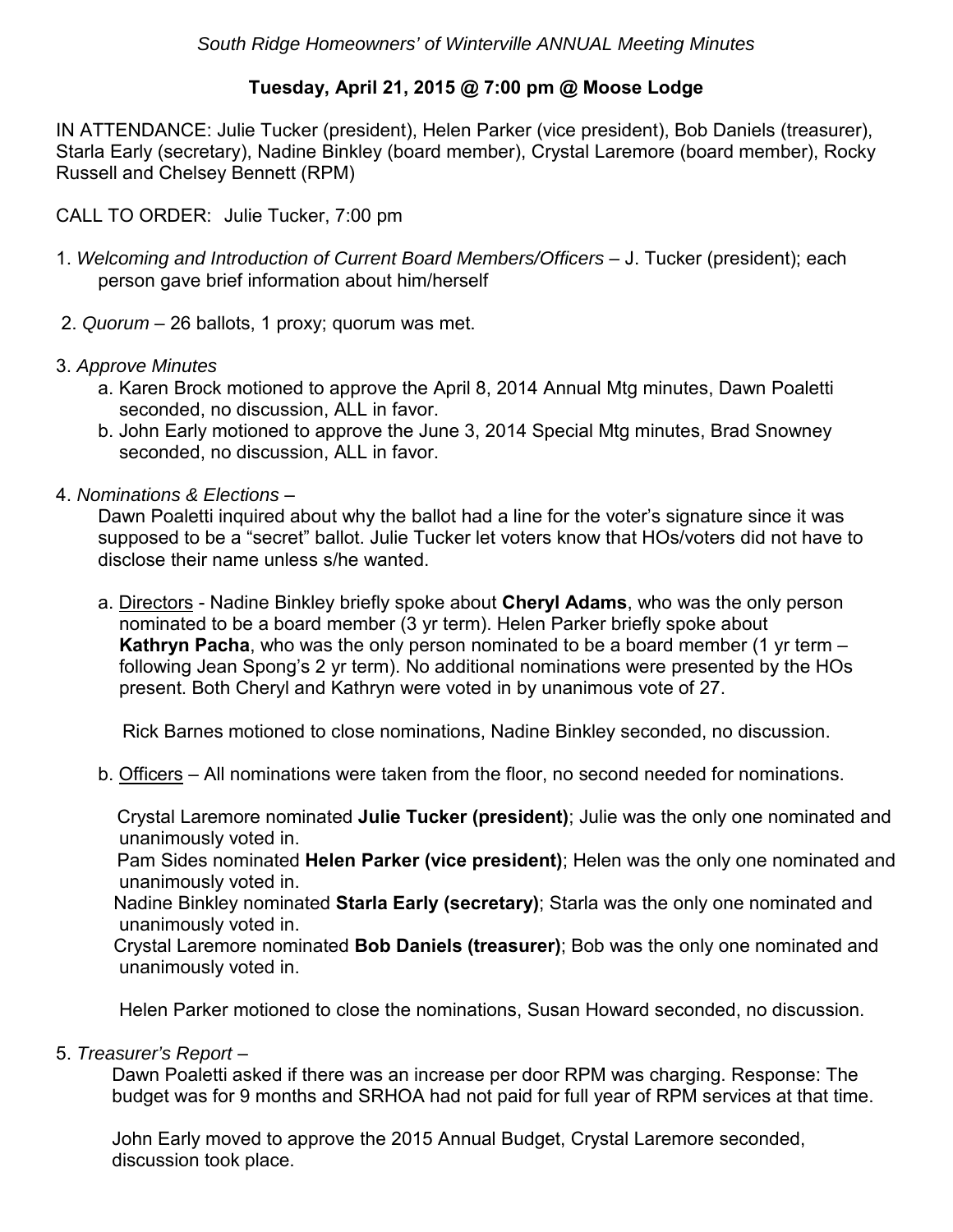### DISCUSSION:

Homeowner asked about the landscaping contract and fees. Patricia Williams asked about a timeframe by which the landscaping company would respond to our neighborhood needs in regards to mowing/weeding. Response: SR has signed a 1 year landscaping contract with JP Harrell. Current charges - \$40 to cut the grass per 2 wks (in season), \$100 to weed and spray.

Homeowner asked if the board took bids. Response: Yes, SRHOA/RPM got bids for landscaping. Karen Brock mentioned that her brother in law had given an estimate, but was not hired.

Dawn Poaletti asked about \$1000 office supplies/postage/printing and copying. She mentioned that she'd like to see the budget adjusted to areas of need such as maintaining the bushes at each entrance. She asked if \$300-400 go to landscaping since neighborhood appearance is part of property assessment values. Response: Funds are delegated to violation letters. Hopefully violations will be far fewer this year which will reduce printing/postage costs.

Julie Tucker gave praise to RPM and noted the change in the violation letter ("warning" letter sent vs. a more aggressive violation letter).

No further discussion took place, budget was approved.

## 6. *Annual Report*

- a. Julie Tucker reminded HOs that all correspondences regarding violations need to be in writing to RPM. She mentioned that \$390 in fines were collected from April 2014 until now. She also noted that board members/officers had volunteered approximately 22 hrs and 40min of time to board mtgs. Julie noted that she spoke to Travis Welborn of Winterville Public Works re: drainage. Debris from ditches have been removed/cleared creating improved waterflow. SRHOA will keep an eye drainage improvement or lack thereof. Julie reminded HOs that changes to shutters and storm windows (ex. painting them) cannot be made without approval from the Architectural Committee (Mike Buck, Mike Spong, Charles McGowan).
- b. Dawn Poaletti asked if the Architectural Committee approved the new home in Kevin Circle. Response: Yes, all three committee members approved the construction 3029 A and B.
- c. Nadine Binkley reminded HOs that the Covenants were written in 1997 and cannot be changed until 2017. She noted that the "board" did not make these initial decisions but the board is trying to enforce the covenants and be harmonious. Julie Tucker mentioned that the board can more clearly define the covenants, as requested by HOs in past annual mtgs.

## 7. *Open Forum*

## a. Topic: **Architectural Structures**

Helen Parker referred to pg. 10 in Covenants – "outside buildings" need to be approved by the Architectural Committee; any storage building or fence needs approval of Arch. Comm.

Patricia Williams asked about buildings in your backyard. She inquired about whether this would be taxable relating to mortgage. Bob Daniels addressed this stating that the covenants referred to a separate standing building, the size and type of PVC would need to be approved by the Arch. Comm.

Nadine Binkley commented that the height of fences would also need approval from the Arch. Comm. Julie Tucker reiterated that HOs must maintain their original wooden fence or gain the Arch. Comm.'s approval for a white PVC fence.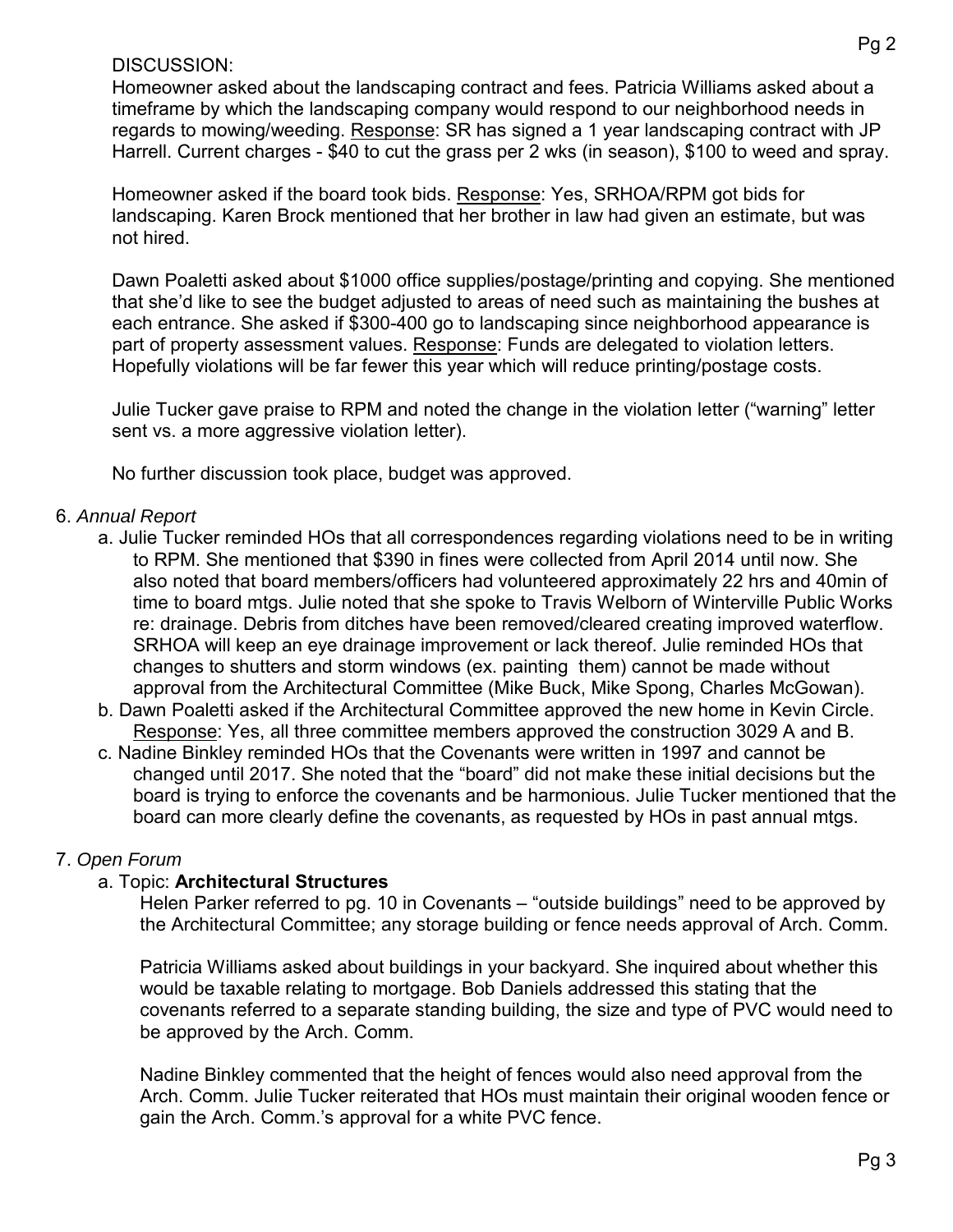Rick Barnes inquired about perimeter fences and property burns. Response: HOs pay for maintaining and/or purchasing new fence. Fences are not taken care of by the SRHOA. Rick asked how far the perimeter fence was from each home. Response: REFER to Covenants Sec. 9 "easements". Dawn Poaletti stated the property line is the fence.

Patricia Williams asked about party walls being shared by HOs. Response: Survey rods/posts are along both sides of the fence, indicating that the fences sit on property lines. REFER to Covenants pg 8, Sec. 2.

Julie Tucker suggested that each HO know where their posts/property line is before putting up a new fence. She reminded HOs of Rule 7 – HO w/o neighbors are solely responsibility for their fence.

### b. Topic: **Landscaping**

Linda Barnes asked if landscaping needed approval. Response: Refer to Rule 6 – All shrubs, cultivated vines and living plants shall be maintained in a pruned not overgrown manner. Dead shrubs, vines and weeds shall be removed from the property.

Pam Sides asked if HO needed approval for replacing bushes. Response: The neighborhood needs to keep uniformity. It is best to ask approval prior to purchasing and installing new landscaping, including bushes that may be different than the majority in the neighborhood.

Helen Parker commented that Speight Farm was not sharing the responsibility of maintaining fencing alongside the property.

### c. Topic: **Weed Killer**

Mike Blanck expressed his concern regarding the use of "Round Up", in particular, when spraying weeds in the neighborhood and/or at both entrances. He shared that "Round Up" has carcinogens and asked that the board contact the Dept. of Agriculture to see if there is a different pesticide that might not be as harmful to our health. Response: Julie Tucker commented that Mike's concern was an individual issue and recommended he call the Dept. of Agriculture if he has a concern. The board will ask JP Harrell what he specifically uses for weed killer.

#### d. Topic: **Neighborhood Christmas Party**

Mike Blanck would like to reinstate monies for a community Christmas party using the increased dues. Response: Nadine Binkley shared that the increase in dues was to hire RPM and there is not a lot of extra money. Julie Tucker shared that she was sadden by the omission of the Christmas party. Nadine Binkley stated there simply weren't enough funds to have the party last year. Bob Daniels shared that approx. 48 HOs signed up to attend, but only 21 showed, costing SRHOA approx. \$1447 for 21 people. An abundance of food was wasted. Bob Daniels and Crystal Laremore noted that there are additional costs to consider when planning and preparing for an event such as the Christmas party (ex. building rental, paper goods, notification letters, bids for catering, prep and setup, etc.).

Susan Howard suggested that we consider having a "potluck" dinner. John Early suggested that the board act as facilitators, requesting for volunteers to plan/prepare but the board could purchase the meat/entrée.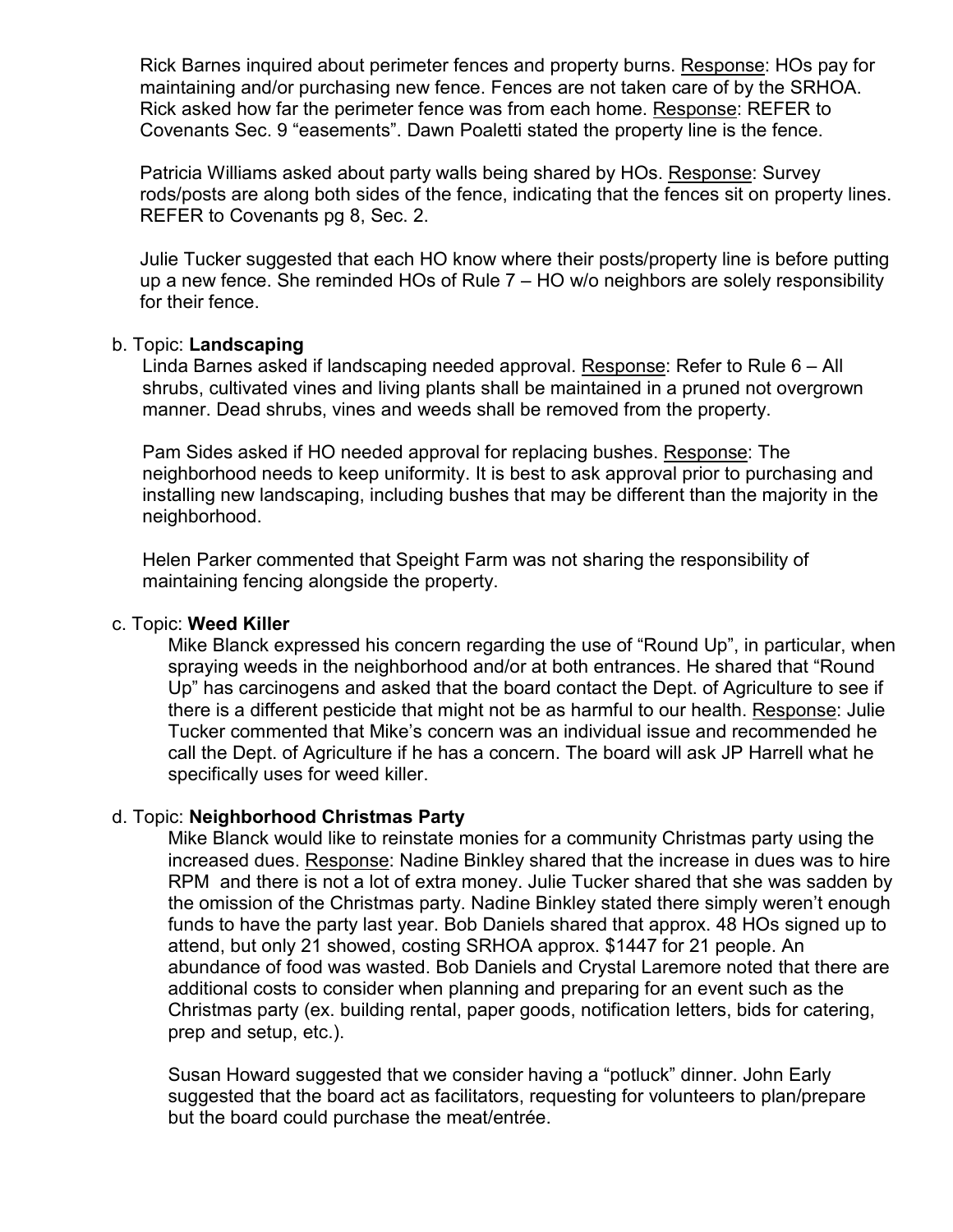Ainee Fladenmuller commented that the board needs to consider what HOs are saying in regards to community events and not just be checkers of violations. She shared that the board used to plan neighborhood events (ex. block party, Christmas party, inviting the Police Dept.), and she would like for the board to plan more community events.

Susan Howard stated that she is a Moose Lodge member and could get SRHOA a discounted rate for room rental.

Pam Sides commended that board for their hard work and dedication.

Motion to Adjourn - 8:47 pm - made by Linda Barnes, Rick Barnes seconded, discussion took place. Dawn Poaletti asked if RPM is responsible for checking signs for maintenance needs. She asked if SRHOA could delegate this responsibility to RPM. Reponse: Rocky Russell said that they would check the entrance signs whenever they come for the monthly violation check. Rocky stated that potholes and drainage issues would need to be addressed by individual HOs or the SRHOA.

> Julie Tucker reminded HOs that the board only meets once a month and sometimes concerns are addressed more quickly if each HO contacts the necessary parties that can resolve the specific issue(s). Re: Julie contacting Travis Welborn about ongoing neighborhood drainage concerns and Winterville Public Works finally responding to this issue.

Julie Tucker shared how much she appreciates Kathryn Pacha's and Cheryl Adams' willingness to serve as board members, and she thanked all HOs for attending.

Motion to Adjourn revisited – 9:00 pm – made by Linda Barnes, Rick Barnes seconded, no further discussion, ALL in favor.

Next Meeting Date: SRHOA board mtg will be **May 11, 2015 @ RPM @ 7:00 pm**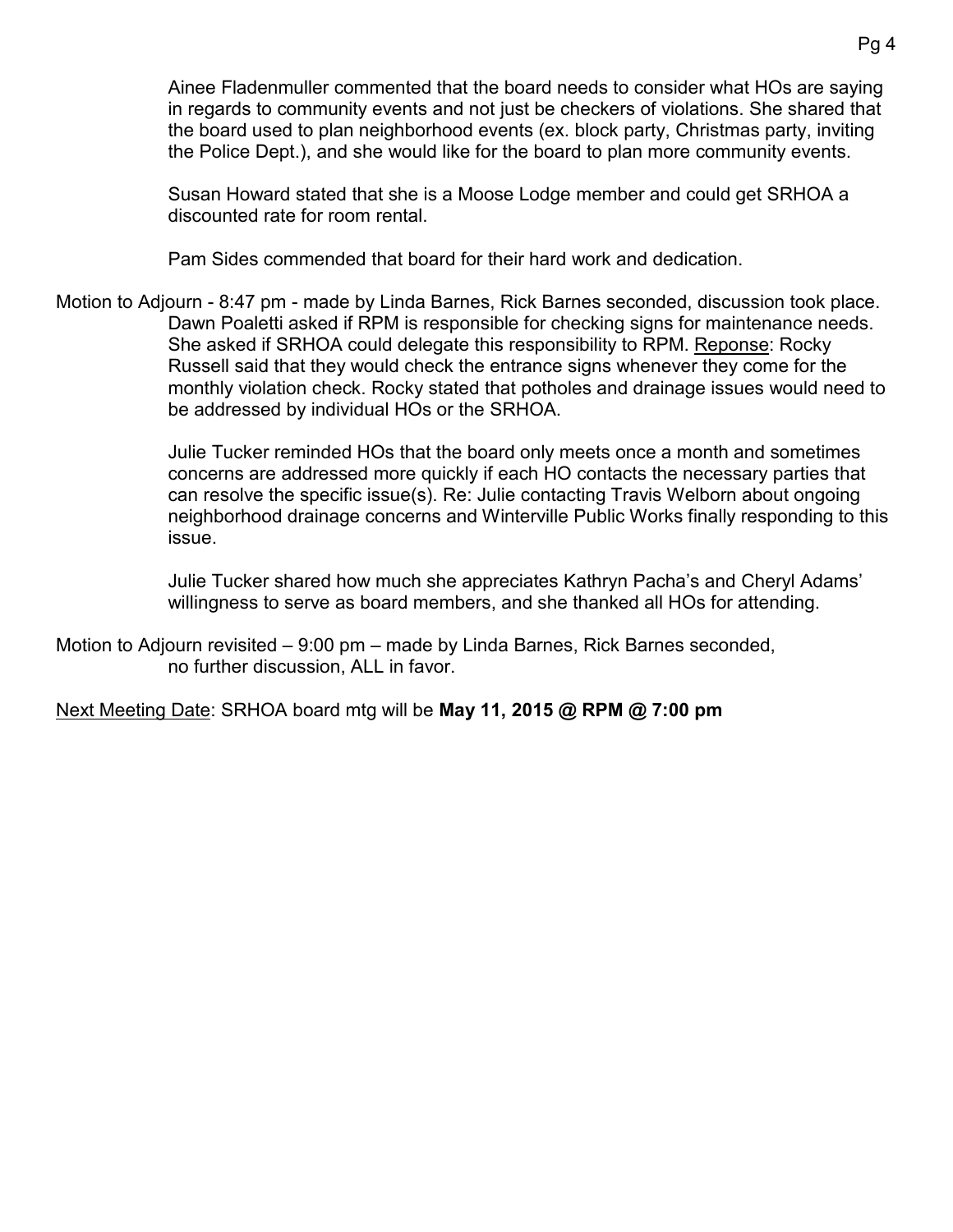# *South Ridge HOA of Winterville Annual Meeting Minutes*

## **Monday, April 19th, 2016 @ 7:00 pm @ Moose Lodge**

- 1. CALL TO ORDER: 7:03 PM Helen Parker (VP)
- 2. Quorum Board Members IN ATTENDANCE: Helen Parker (VP), Bob Daniels (Tr), Starla Early (Sec), Crystal Moore (Bd Mbr), Cheryl Adams (BdMbr) HOs: 10% of membership – 24 total homeowners present/proxies (properties represented) \*one HO - T.McKeel joined the meeting after the approval of nominees and their position(s)
- 3. Prior SRHOA Annual Mtg Minutes April 21, 2015
	- a. Karen Brock motioned to approve 4-21-15 annual minutes, John Early  $2<sup>nd</sup>$ ; minutes were approved by all homeowners present, no further discussion, ALL in favor, no one opposed.
- 4. Nominations and Elections
	- a. Directors (3 year terms) 1) Debbie Brantley \*new nominee, 2) Cheryl Adams, 3) Crystal Moore
	- b. Officers (1 year term) **President** \_\_\_\_\_\_\_\_\_\_\_\_\_\_\_\_ (position still open) **Vice President** – Helen Parker **Secretary/Treasurer** (combined position) – Valentina Holder

 c. Due to there being only a single nominee for each position, John Early motioned to approve all nominees for the director and officers' positions, Crystal Moore 2<sup>nd</sup>. No discussion. All homeowners present approved the nominations, no one opposed.

- 5. Treasurer's Report
	- a. 2016 Annual Budget John Early motioned to approve the treasurer's report, Karen Brock  $2<sup>nd</sup>$ , no discussion. budget passed with ALL in favor, no one opposed.
	- b. Dawn Poaletti inquired about 2015 actual Miscellaneous; Are past violations up to date? \*Chelsey will email break down of Miscellaneous. D. Poaletti inquired about MM account. Response: MM account from the past has been closed.

### 6. Open Discussion

- a. Anne Brewer re: drainage easements; HO removed fence so the City of Winterville could repair
- b. Bob Daniels re: paving of center line down Emily Dr.; contacted Ron Cooper; response the main road through the neighborhood will be resurfaced and potholes filled
- c. Dawn Poaletti gave thanks to the board and to Julie
- d. Karen Brock appreciates the secretary's detailed minutes (posted online)

 e. Susan Howard – dog poop "pick up" concerns; Anne Brewer – suggested signs for dog poop ordinances; D. Poaletti motioned to send a separate letter of notification to HOs regarding dog poop and city ordinance, Mike Blanck  $2<sup>nd</sup>$ , discussion took place. Nadine Binkley commented that it's difficult to actually observe who is allowing their dog(s) to poop. D. Poaletti withdrew her motion. Susan Howard motioned to send an email to the homeowners relaying information to tenants, Crystal Moore 2<sup>nd</sup>, no further discussion, ALL in favor, no one opposed.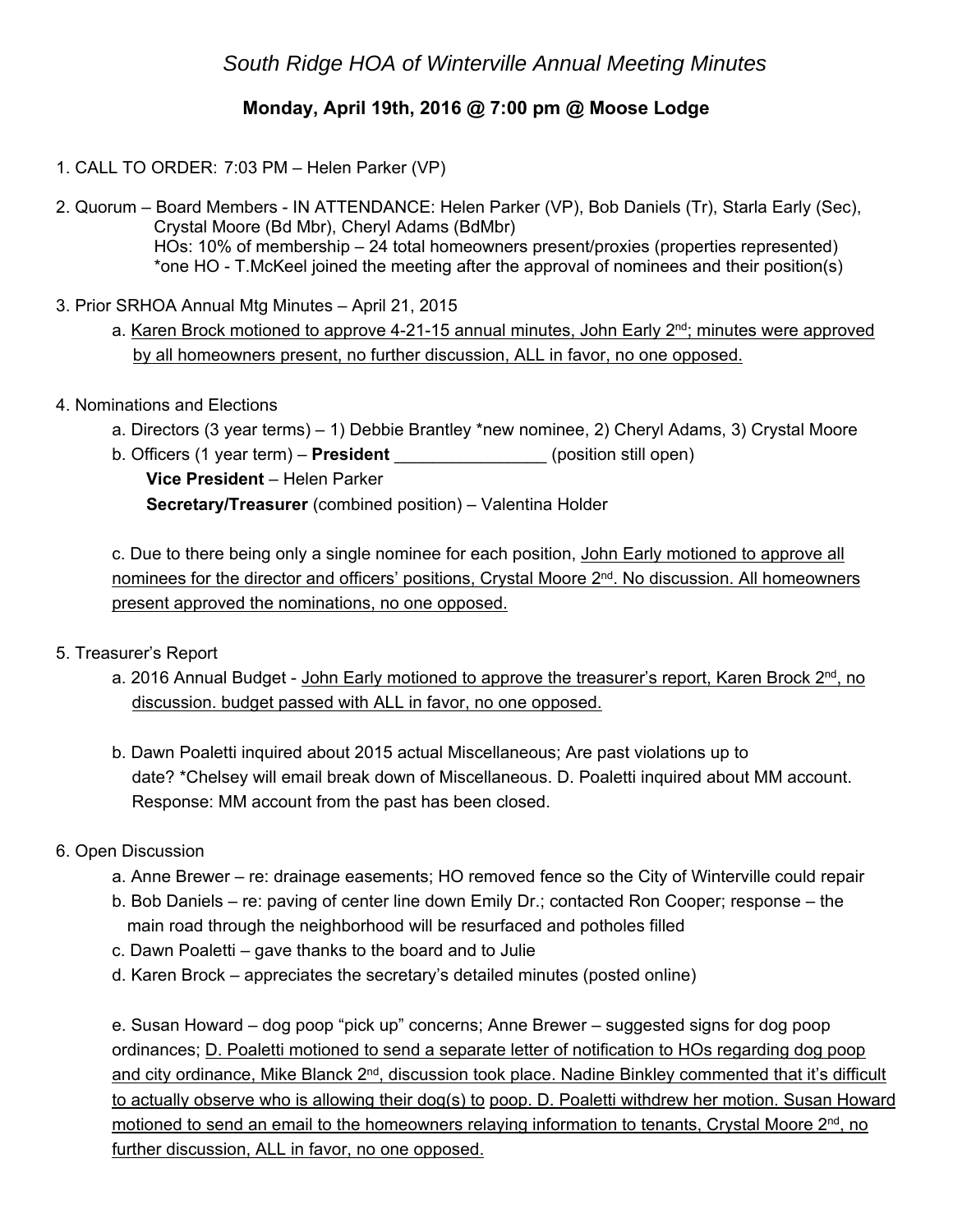- f. Tamara McKeel re: Community Yard Sale; Tamara McKeel motioned to send an email to HOs about having a community yard sale on May 21<sup>st</sup>, Cheryl Adams 2<sup>nd</sup>, discussion took place. John Early recommended that it be an organized event, not just random throughout the year. ALL in favor, no one opposed.
- g. Valentina Holder re: speed bumps B. Daniels discussed with former Chief of Police; response we have to have 1000+ cars traveling on/through road before speed bumps are considered. N. Binkley – SRHOA board has spoken to City of Winterville in the past; City hasn't been that responsive to our community concerns. Neighborhood stop sign was erected, along with "high water" sign. John Early motioned to contact the City of Winterville and/or Police Dept. in regards to dangerous traffic patterns in the neighborhood and on Emily Drive – traffic calming device needed, Karen Brock  $2<sup>nd</sup>$ , no discussion, ALL in favor, no one opposed. \*RPM - Chelsey will contact Winterville Police Dept.
- h. D. Poaletti suggested to erect a sign that states there is "video surveillance" in and throughout South Ridge. This may eliminate the traffic and dog feces issue.
- 7. Motion to Dismiss 7:58 pm, motion made by Crystal Moore, Bob Daniels 2<sup>nd</sup>, ALL in favor.

# Next Meeting Date: **Monday, May 9th, 2016 @ 6:00 pm @ RPM**

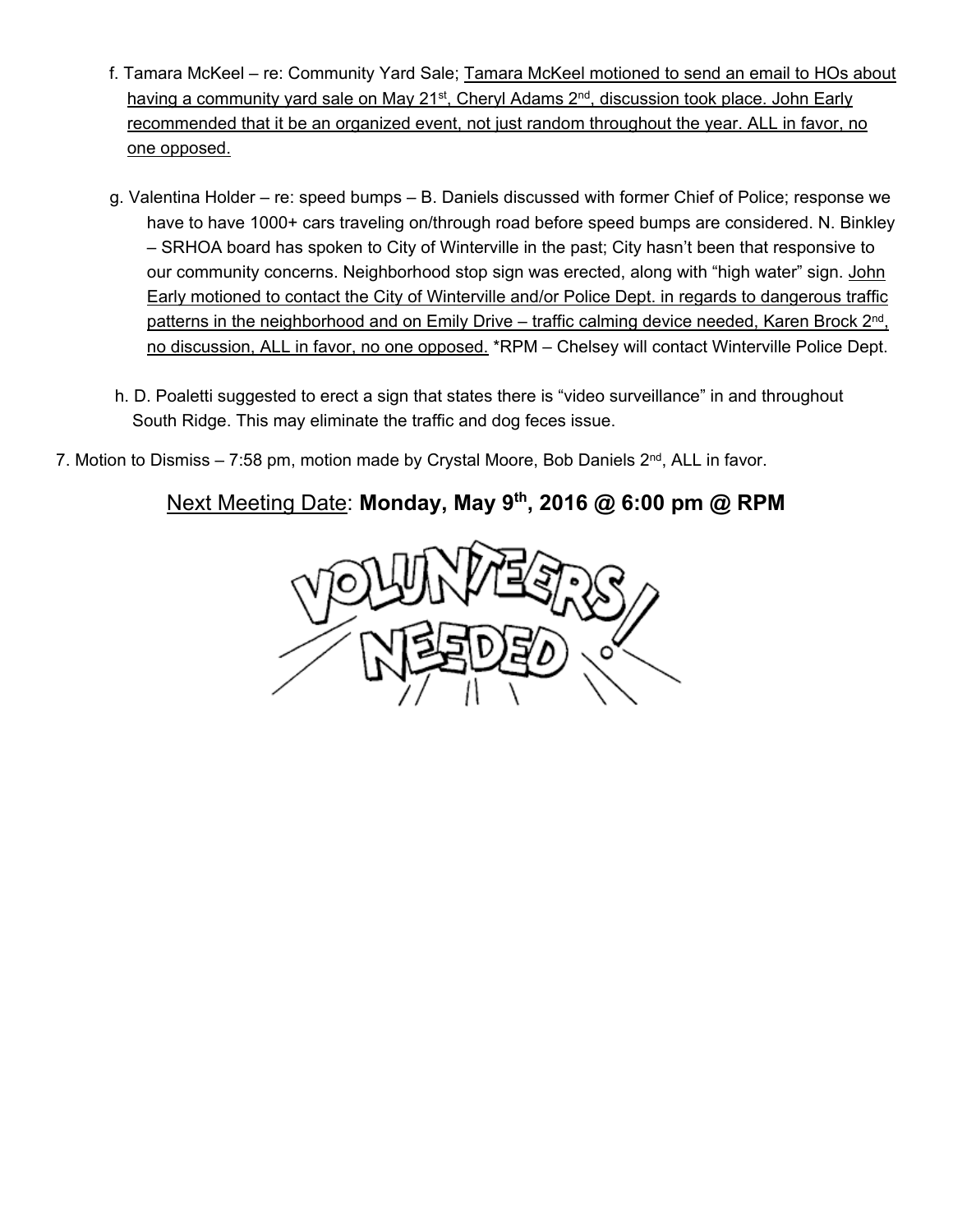# **Annual SRHOA Meeting April 19, 2017 @ 7:00 pm Moose Lodge**

The Annual Southridge Home Owners Association meeting was called to order at 7:01 pm by Dawn Poletti (President)

The quorum-Board Members – **In Attendance**: Dawn Poletti ( President ) Helen Parker ( Vice President) Valentina Holder (Secretary/Treasurer) Debbie Brantley (Board Member) Cheryl Adams (Board Member)

Membership total (98) # for Quorum 1/10= 10 # Properties present (19) # of Proxies (14) Total (33)

Prior minutes were read. Karen Brock motioned to approve minutes as read. Second by Ann Brewer. All were in favor and there was no further discussion.

# **Nominations and Elections**

Karen Brock nominated and selected to be a new Board Member for 2017 until 2020.

# **Treasurers Report**

2017 Annual Budget discussed and motioned to be accepted and approved by Bob Daniels. Second by Rick Barnes. All were in favor and there were no further discussion.

# **Open Discussion Items**

A. Belinda Howard wanted to discuss the regulations regarding open garages.

B. Concerns regarding 3003 court with the White Van parked on grass discussed.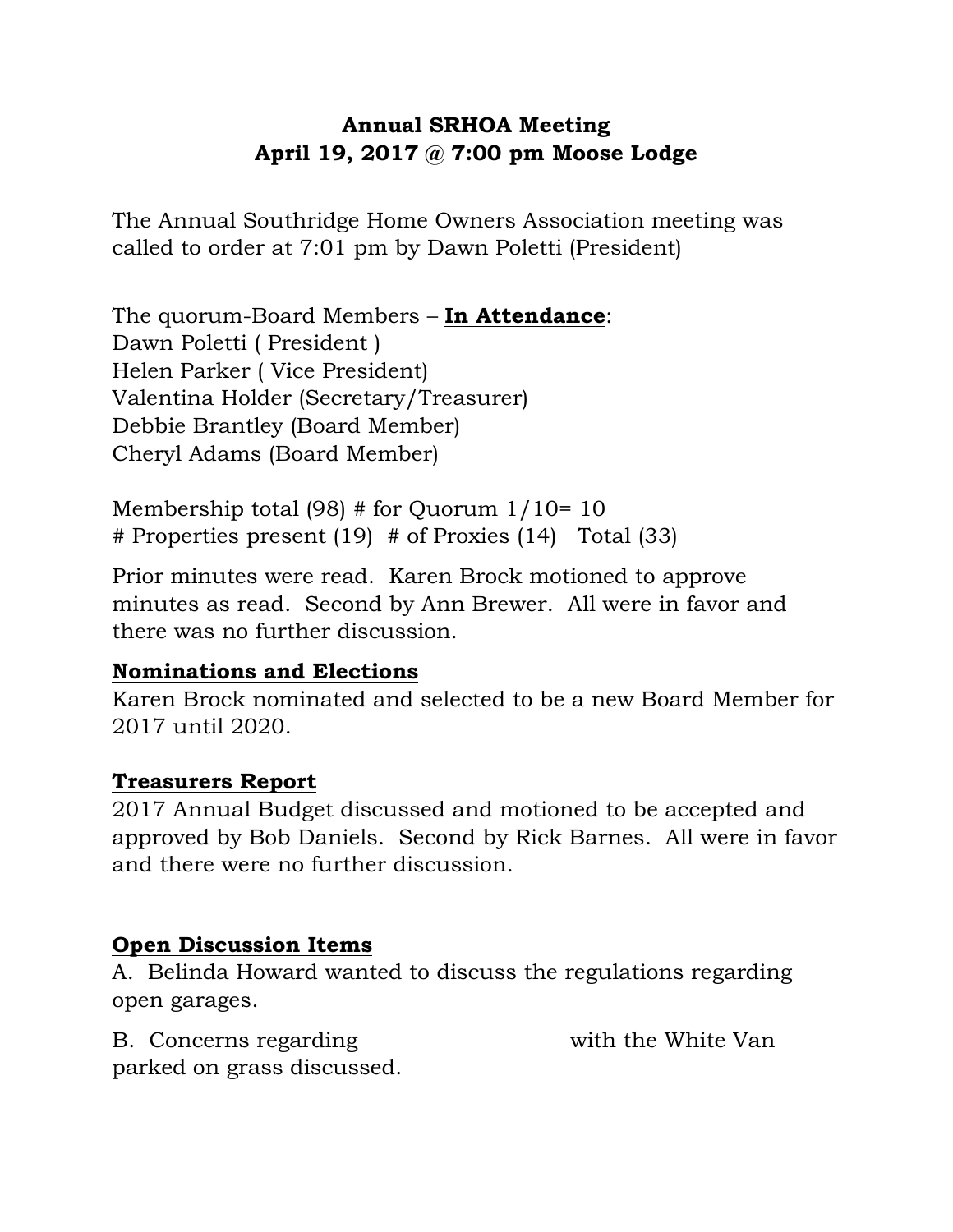C. Concerns regarding 3009 B Concerns with unlicensed vehicles remaining on the property without being used also discussed.

D. Other violation/concerns discussed were: Beer bottles being thrown out on various properties and Dawn suggested that those that liter in our subdivision be reported to the police as soon as possible and to include in your report a picture, if at all possible. Dawn also stated that she would address this specific concern with RPM.

E. Concerns with  $\frac{1}{2}$  b with out of control and overgrown bushes, grass and dead bushes on the front lawn was discussed.

F. It was also noted that measured passed away on February 7th. He was a Councilman for the Town of Winterville and was extremely instrumental in helping get the lines and repavement of Emily drive along with the assistance of Mr. John Hill, who took his place.

G. *NEXT DOOR* online website is now up and available. Dawn encouraged all home owners to complete a postcard and pass it on to those in the division if their information was not listed on it. This is forthcoming so be on the "look out" in your inboxes.

H. Susan Howard suggested that we have a Community Yard Sale. It was discussed and agreed to convene on June 3, 2017 regardless of rain or shine. Helen Parker second the motion.

In addition to the discussion, date agreed upon for the Community Yard Sale, Karen Brock asked if the Association would pay for an Ad in the Newspaper, advertising the Community yard Sale. Susan Howard second the motion. All were in favor and there were no further discussion regarding the Community Yard Sale.

The New 2017-2018 South Ridge Homeowners Association Board are as follows: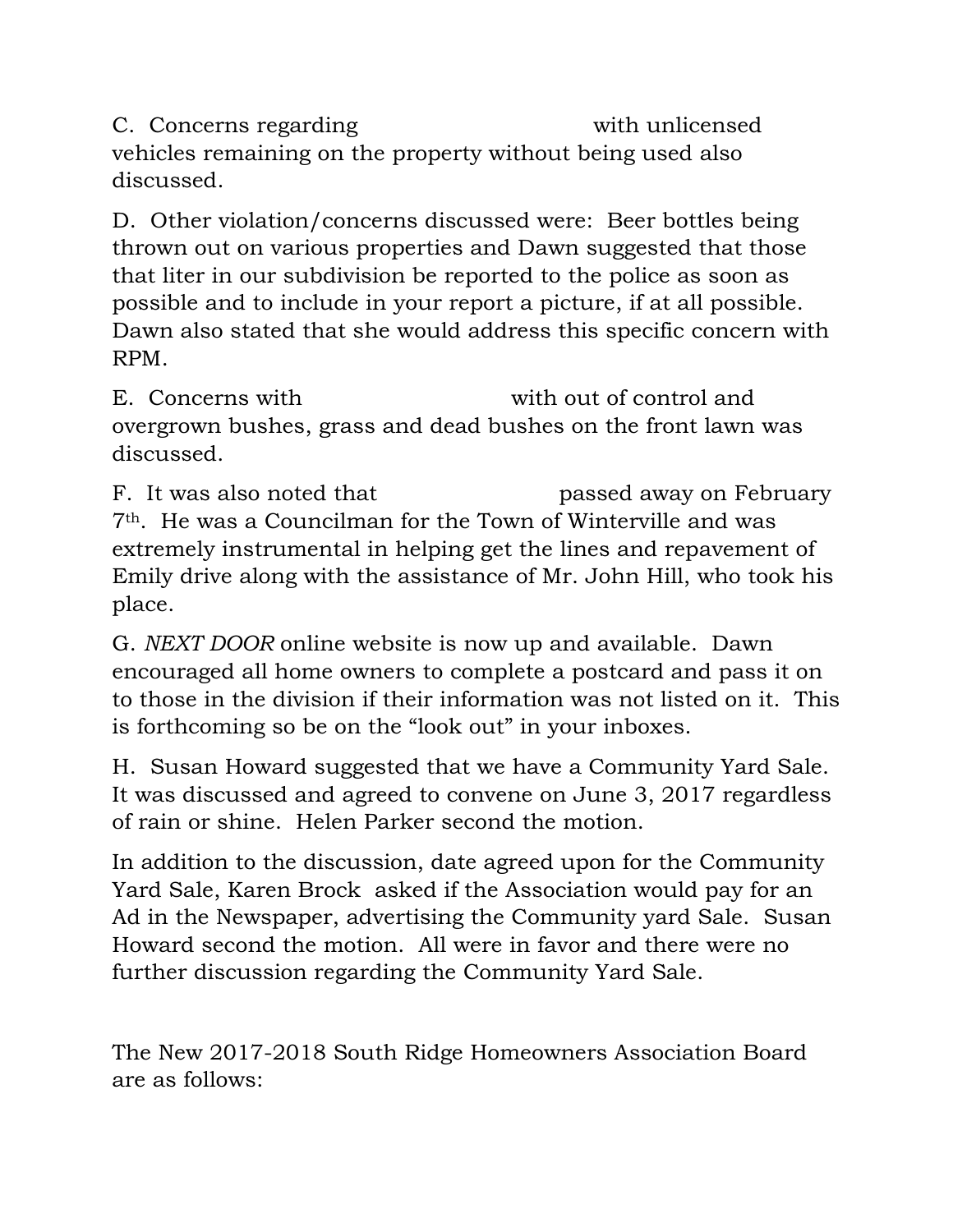Dawn Poletti-(President) Helen Parker – (Vice President) Susan Howard (Secretary) Pam Sides (Treasurer) Karen Brock (New Board Member)

With no other issues to discuss, Bob Dail motioned to adjourn. It was second by Debbie Brantley. The Southridge Homeowners Association Annual meeting adjourned at 7:54 pm.

Next Meeting Date: Tuesday, April 17, 2018 @ 7:00 pm at the Moose Lodge.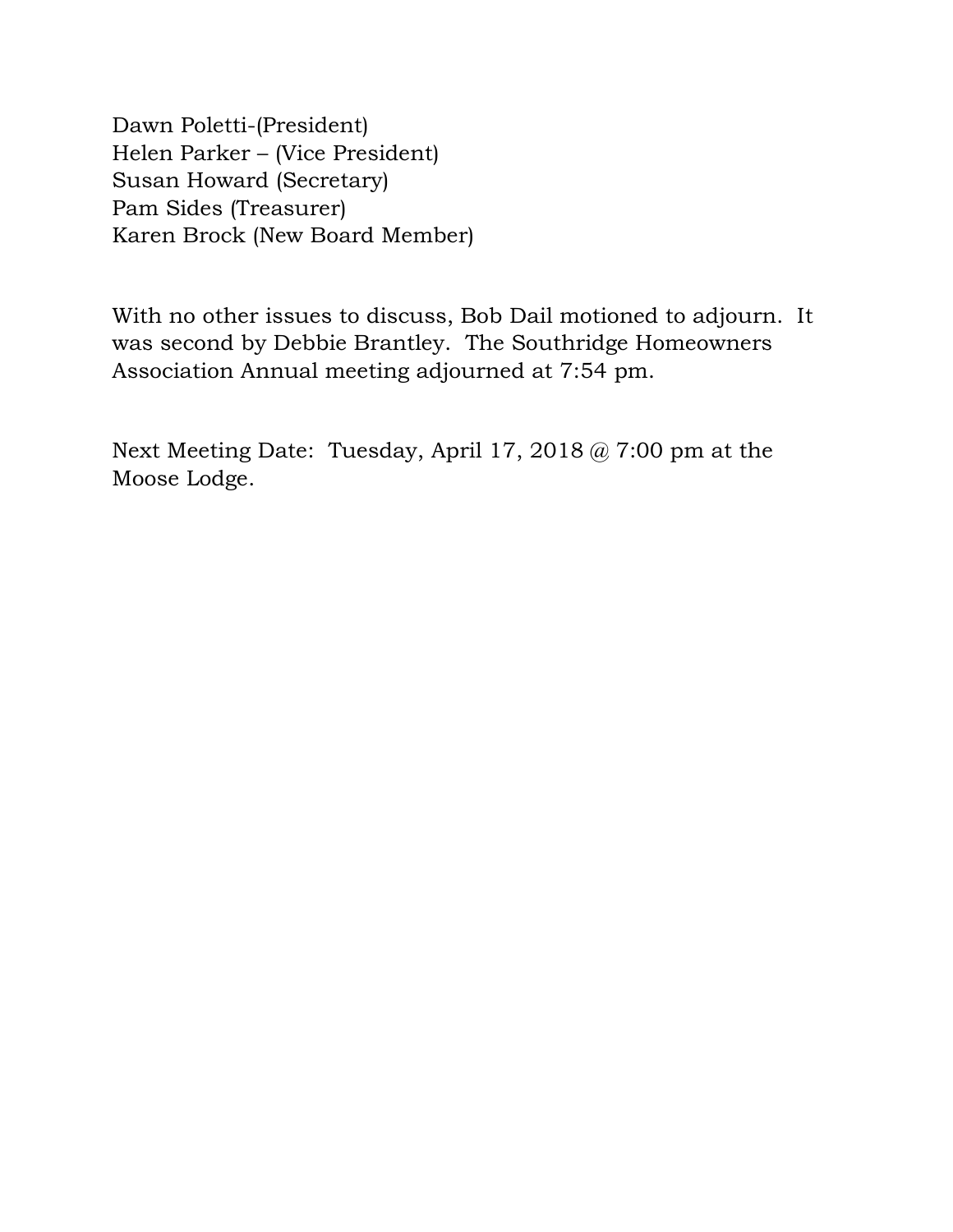### **South Ridge Homeowner's Association Meeting of Members April 17, 2018**

### **Welcome and Introductions**

The annual South Ridge Homeowners Association meeting was called to order by Dawn Poaletti, President, at 7:00 p.m. After welcoming members who were present, she introduced herself as well as the following board members:

Helen Parker, Vice President Pam Sides, Secretary Susan Howard, Treasurer Cheryl Adams, Board Member Debbie Brantley, Board Member Karen Brock, Board Member

A quorum was established, with 17 properties represented in person and proxies representing five more properties. After establishment of a quorum, three more property owners arrived.

The minutes from last year's annual meeting which were distributed as members entered were reviewed and a motion was made by L. Barnes to approve the minutes as they stood and seconded by R. Barnes. All were in favor, and there was no further discussion.

### **Nominations and Elections**

D. Brantley nominated L. Barnes to the position of board member as C. Adams has served a three-year term that has now expired and her seat needs to be filled. P. Sides stated that she was no longer able to serve as secretary, vacating that office. S. Howard commented that, because of other obligations, that she would no longer be able to serve as secretary/treasurer; she, however, stated her willingness to assume the office of vice president. R. Richardson stated her interest in serving in the joint position of secretary/treasurer. Results will be announced following the collection and count of the ballots.

### **Treasurer's Report**

Members reviewed the 2017 – 2018 budget. It was noted that 2017 carried over a net profit of \$2,448.24, some of which included homeowners' 2018 dues paid before the end of that calendar year. C. Proctor asked for what purpose the funds that were kept in reserve were used. D. Poaletti replied that they could be used for such things as additional landscaping, signage at the entrances, or repair of the bricks. It was noted that there would be no increase in dues for 2018. J. Early made a motion to approve the budget, and C. Proctor seconded it. All were in favor of accepting the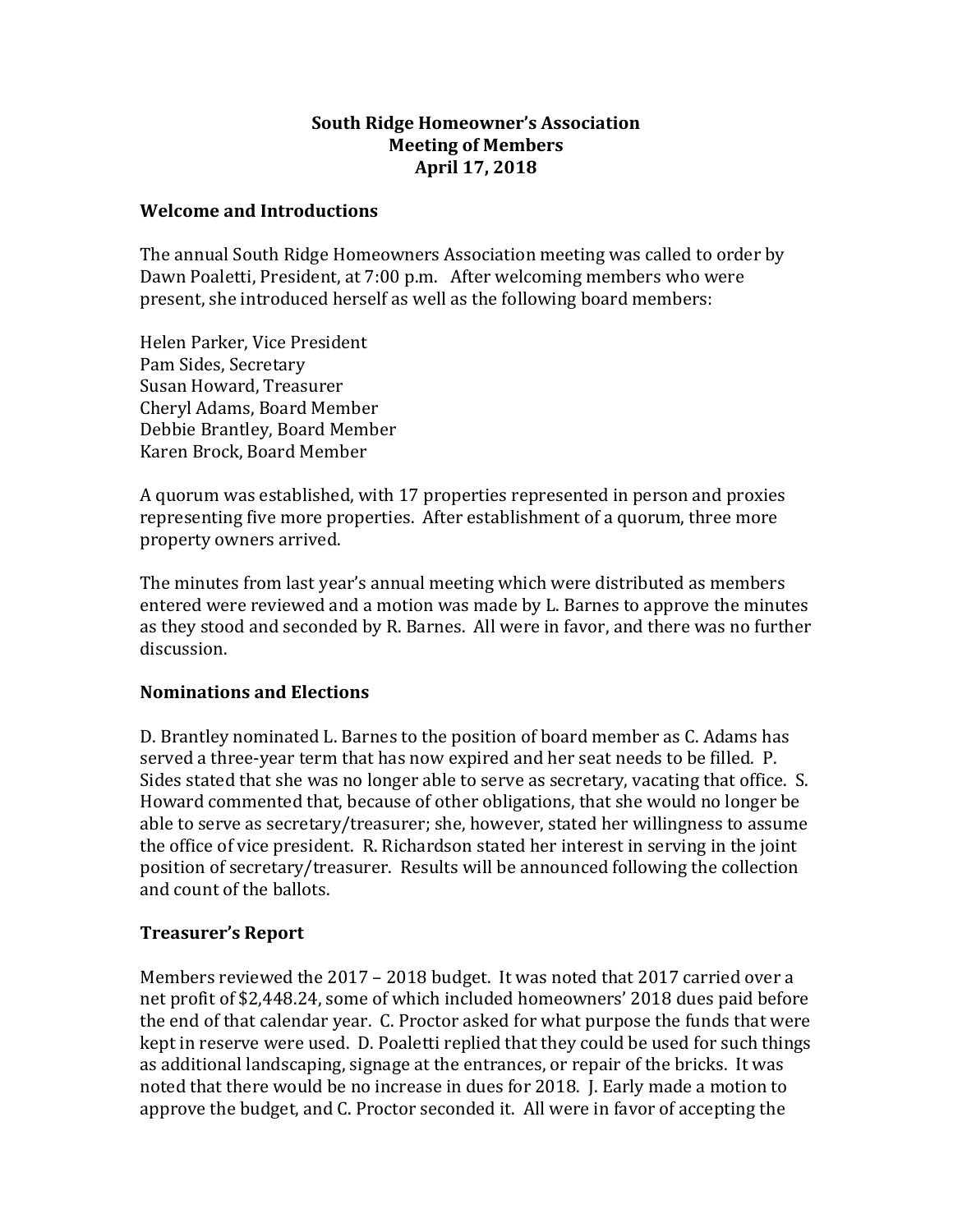budget for 2018.

### **Open Discussion**

M. Blanck reported that a bathroom vent previously had been installed incorrectly on his home instead of a dryer vent that caused the vent to be filled with lint, creating a fire hazard. S. Howard stated that emails had been sent out to homeowners advising that they check vents, siding, roof materials, etc. every seven to ten years. R. Barnes suggested that there be a one page memo listing the things that homeowners should check on regularly. No motion followed his suggestion, however, and the next topic was introduced.

The board had previously discussed basketball goals and what should be done about them in order to maintain a neat appearance in the neighborhood. D. Poaletti opened a discussion about this in hopes of getting a consensus from the members. C. Proctor expressed her concern that since there is a lot of drive through traffic that the goals alert possible predators that there are children in the neighborhood and could place them in harm's way. R. Richardson supported the need for families to have basketball goals as a way of providing a safe, fun activity for their children. It was also discussed that because the base of the goals are either filled with sand or water, that they are quite heavy and would be difficult to move to an area behind the house. After a robust discussion J. Early made a motion to notify homeowners and renters that the goals must be laid down after use. R. Barnes seconded the motion, and all were in favor.

Another subject discussed at a recent board meeting concerned the need to either replace screens that had been damaged or to remove them entirely from the windows in the front of homes. D. Poaletti introduced this topic in order that opinions could be heard from members and a consensus obtained. S. Howard stated that she felt that screens on the front of homes throughout the neighborhood helped maintain property values. R. Russell added that while most of the homes that he manages are townhomes built by the same builder that maintaining uniformity is an asset. J. Early concurred and suggested that we include in the wording of a motion the need for uniformity as a way to maintain property values. P. Sides noted that not all homes throughout the neighborhood currently have screens on the windows as it appears that screens were not initially installed. Several others agreed. R. Barnes made a motion that the windows on the front of homes in South Ridge are to have screens maintained or replaced if originally installed. R. Swartz seconded the motion, and all approved.

D. Poaletti reminded those in attendance that Winterville now has a Market on the Square on Thursday nights where local foods, vegetables, and other goods can be purchased.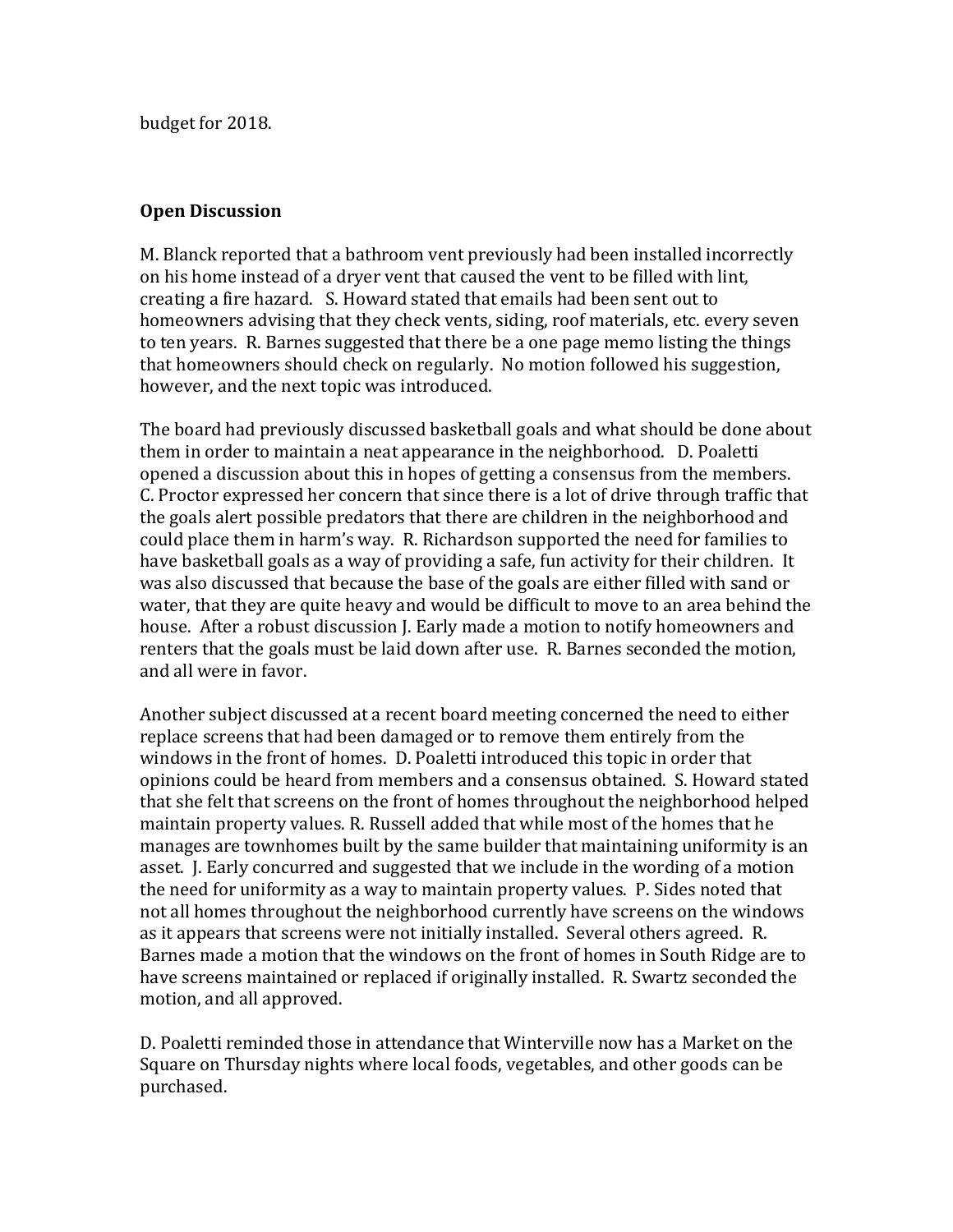R. Swartz expressed concerns about trash blowing and cigarette butts scattered through the neighborhood. C. Proctor expressed concern about mailboxes. Mailboxes are often not closed securely when mail is delivered, and mail at times is delivered to the wrong address. It was suggested that she call the postmaster at the Winterville Post Office and relay her concerns.

Several residents addressed the need for better animal control in our neighborhood. Of particular concern were feral cats. It was suggested calling Winterville Animal Control who will be able to set humane traps that can capture these animals and remove them from the neighborhood. Reports were also made of dogs that have displayed vicious behavior. Animal Control or the Winterville Police Department can be called with concerns for the safety of residents, their children, and other pets when animals are perceived to be dangerous or a nuisance. J. Early suggested that a letter be sent to the owner of aggressive dogs and a fine imposed; pictures can be taken and submitted to C. Bennett at RPM. A reminder was given that all pets, including cats, must be kept on leashes when not on their owner's property.

The slate of officers and board members for the South Ridge Homeowners Association was announced following a count of the ballots. Dawn Poaletti will remain President. Susan Howard will be the new Vice President. Renee Richardson will fill the position of Secretary/Treasurer. Linda Barnes will join Debbie Brantley and Karen Brock as the third Board Member

D. Poaletti announced that the South Ridge Community Yard Sale will be held on May 19, 2018. The HOA will pay for advertisement, and all are encouraged to participate.

M. Blanck and R. Richardson suggested that the neighborhood plan something fun, such as a community picnic or block party. J. Early recommended that a couple people coordinate a get together and ask the Winterville Police Department to host it as they have done in the past. S. Howard encouraged residents to attend a Fun Day hosted by the Moose Lodge in September.

R. Barnes made a motion that the Annual Meeting be adjourned and M. Blanck seconded it. All were in favor, and the meeting ended at 8:13 p.m.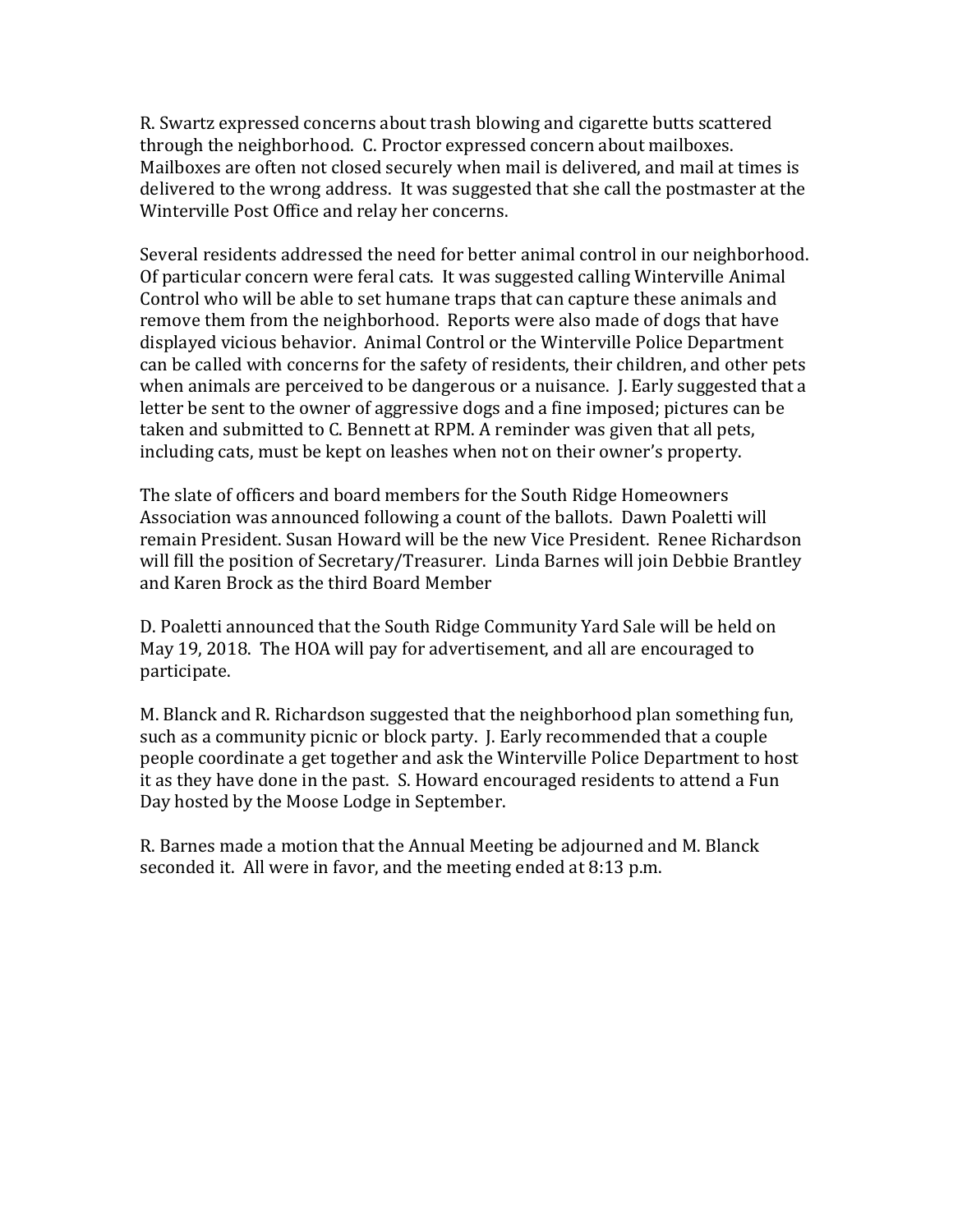#### South Ridge Homeowners Association of Winterville, Inc

#### 2019 Annual Meeting Minutes

#### April 16, 2019

#### 7pm at Moose Lodge

Attending: Dawn Poaletti, Karen Brock, Debbie Brantley, Susan Howard, Renee Richardson,

Not present: Linda Barnes

Meeting was called to order at 7pm by Dawn Poaletti.

- I. HOA gave thanks to Moose Lodge for hosting the South Ridge Annual Meeting. Current board members: Directors- Linda Barnes (2018-2021), Debbie Brantley (2016-2019), Karen Brock (2017- 2020) Officers-President: Dawn Poaletti, Vice President: Susan Howard, Secretary/Treasurer-Renee Richardson
- II. Establishment of quorum (10% of membership in person or proxy)
- III. Approval of 2018 Annual Meeting held on April 17, 2018. Motion to approve minutes by Susan Howard, motion second by Debbie Brantley. All in favor. Minutes approved.
- IV. Nominations and Elections. Each person won with 19 votes each
	- a. Board of Directors (3 year term): Debbie Brantley
	- b. Officers: President (1 year term)-Susan Howard
	- c. Officers: Vice President (1 year)- Belinda Howard (nominated by Karen Brock)
	- d. Officers: Secretary/Treasurer (1 year)- Renee Richardson
- V. Treasurer's Report
	- a. Reviewed budget. Discussed homeowner dues paid for property management company and maintenance of 4 entrance signs (ie landscaping, pressure washing). Robyn Schwartz questioned if using solar lights for entrance signs would reduce overall maintenance costs. Property management fees have increased but no increase in homeowner fees. Homeowners will continue to pay \$110/year for dues in Jan of each year.
	- b. Motion to approve 2019 budget by Robyn Schwartz. Motion second by Pam Sides. All in favor. Budget approved.
- VI. Annual Report-reviewed
- VII. Open discussion
	- a. Dawn Poaletti announced that Laurie Ellis extension has opened and this should decrease traffic throughout our neighborhood. Fredric Fladenmuller was concerned about how this may affect our neighborhood. Robyn Schwartz commented that National Guard needed this route to get to Hwy 11 quickly. Fredric Fladenmullen questioned if this would increase our property value.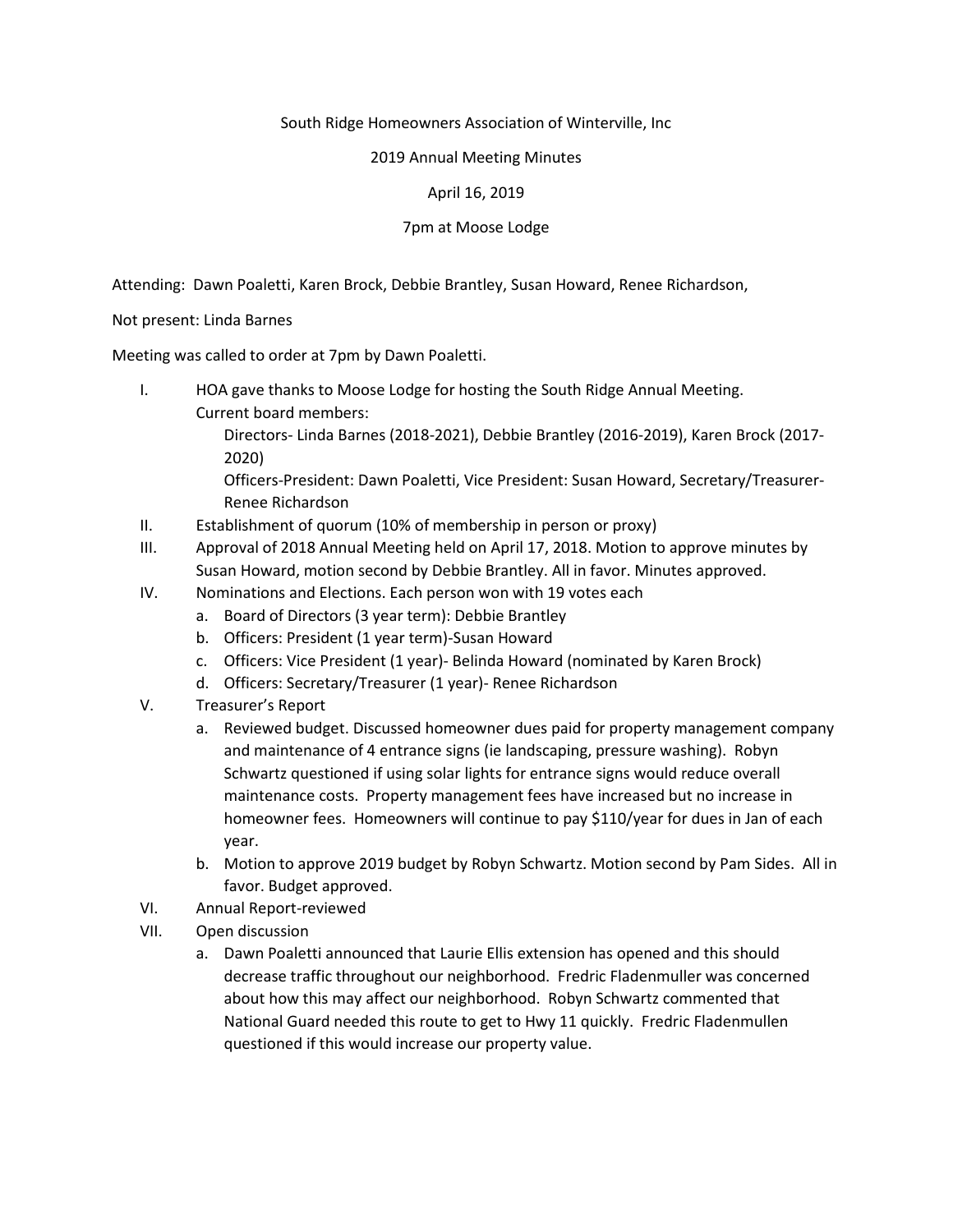- b. Comprehensive Land plan in Winterville is underway so will start to see more changes in Winterville especially on Hwy 903 area into Main St. A new subdivision will be coming into Winterville. 87% of people who live in Winterville own their homes vs rent.
- c. Robyn Schwartz suggested bringing Christmas/holiday party back for 2019 and/or picnic for Sept 2019. HOA board will discuss on next meeting.
- d. Dawn Poaletti-Neighborhood yard sale will be on May 18, 7am-until. We will need 4 new signs. Robyn Schwartz wanted to make sure signs will be made to put by Hwys. Fredric Fladenmuller was curious if this year's yard sale coordinated with Winterville yard sale as it has in the past. Belinda Howard will put ads in Greenville and Ayden newspapers. Dawn Poaletti answered Fredric Fladenmuller's questions about when signs are put out- signs are placed 1 week in advance.
- e. Robyn Schwartz commented to homeowners to talk to postmaster when forwarding mail and not to do online; she had a bad experience when completing this task online.
- f. Mike Blanck commented that mail also needs to have "A" or "B" on it but if note- this should be ok to give to your neighbor.
- VIII. Meeting adjourned at 733pm by Mike Blanck. Motion second by Robyn Schwartz. All in favor.